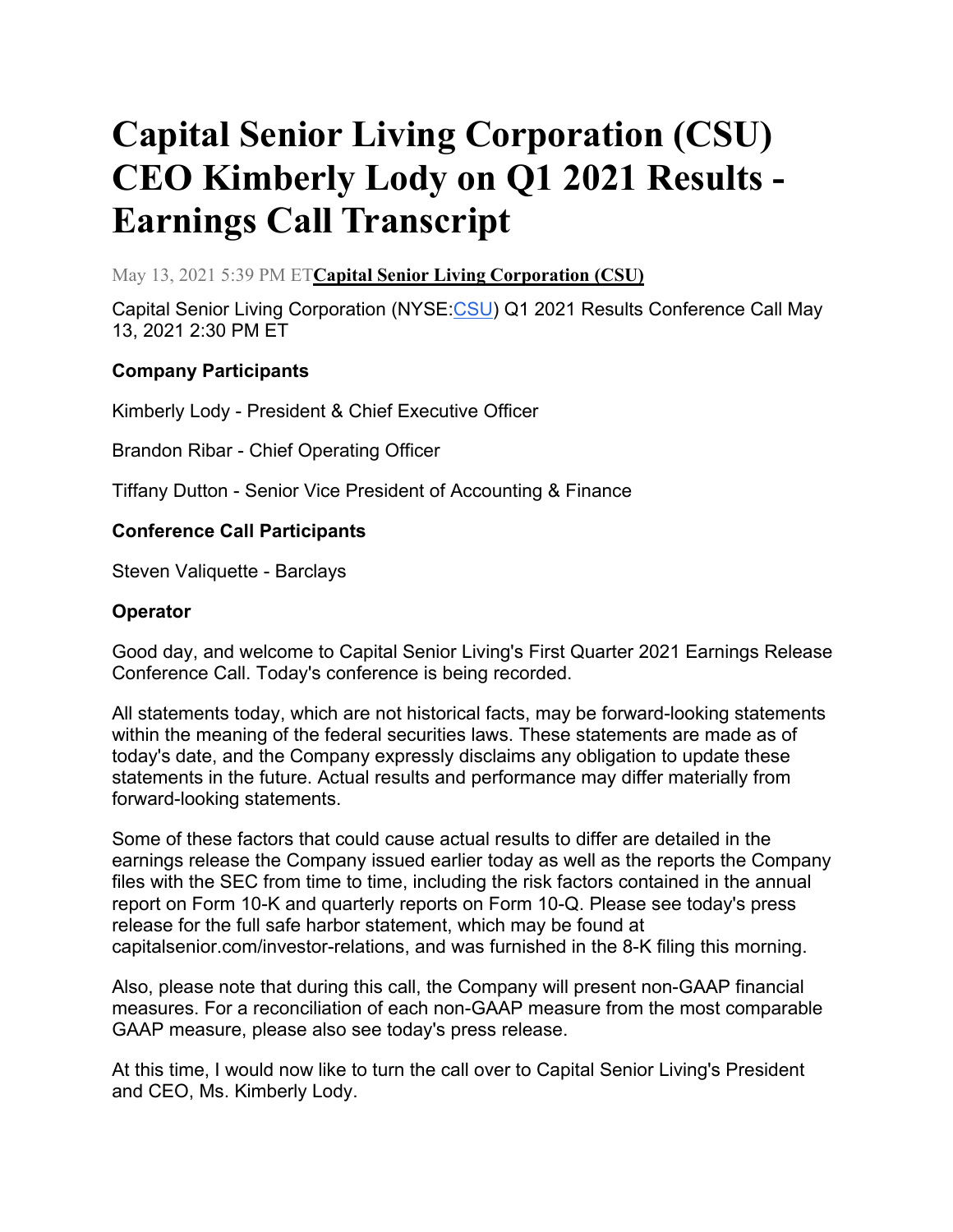## **Kimberly Lody**

Thanks, Devon, and good afternoon, everyone. Welcome to our first quarter 2021 earnings call. Joining me today are Brandon Ribar, our Chief Operating Officer; and Tiffany Dutton, our Senior Vice President of Accounting and Finance. The 12 months from March 2020 to March 2021 were extraordinary and unprecedented as our company and our nation fought the ongoing impacts of the COVID-19 pandemic.

Our experienced and decisive teams are rigorous, clinical and operational protocols, our comprehensive communication and most importantly, our collective relentless devotion to the safety and well-being of our residents is what supported and strengthened us through those incredibly difficult times. Our on-the-ground frontline community teams and their regional leaders have much to be proud of, and I could not be more humbled by and grateful for all that they do.

I'm pleased to say the grips of the pandemic have eased considerably during the last few months, most notably upon achieving vaccination of 93% of the residents in our communities. We began to see signs of recovery in our business at nearly the same time as we began implementing vaccination activities.

Lead volume started to improve in December of 2020, but with most of the country battling the height of the pandemic's third wave in January and February, meaningful improvement in tour and move-in volume across the portfolio began in March. Move-ins increased 33% from the fourth quarter to the first quarter, and move-ins in March and April were at the highest monthly levels in two years.

Today, all of our communities are accepting visitors and new residents and all have safely resumed resident group activities and social events. Active cases of COVID-19 among our residents and employees are virtually nonexistent.

Despite the last 12 months' difficult operating environment created by the COVID-19 pandemic, we have made great progress on our three-year strategy to stabilize, invest in, nurture and grow Capital Senior Living. We have redefined the portfolio and stabilized its performance. We have invested in our people, our communities, our processes and our resident programs. We have nurtured our lead generation and sales activities and now consistent with our three-year plan, we are beginning to grow.

Occupancy for the first quarter was 75.5%, with January at 75.7%, February at 75.2% and March at 75.5%. The low point for our average weekly spot occupancy was in the second week of March at 74.7%, and occupancy has steadily rebounded since that time. April's average occupancy was 76.9%, a 170 basis point increase from February and a 220 basis point improvement from the low point. Today's spot occupancy is 77.7%.

In addition to the great work of our sales and marketing teams to welcome more residents and their families to our wonderful communities, we have further complemented these efforts by adding differentiated program to support the unique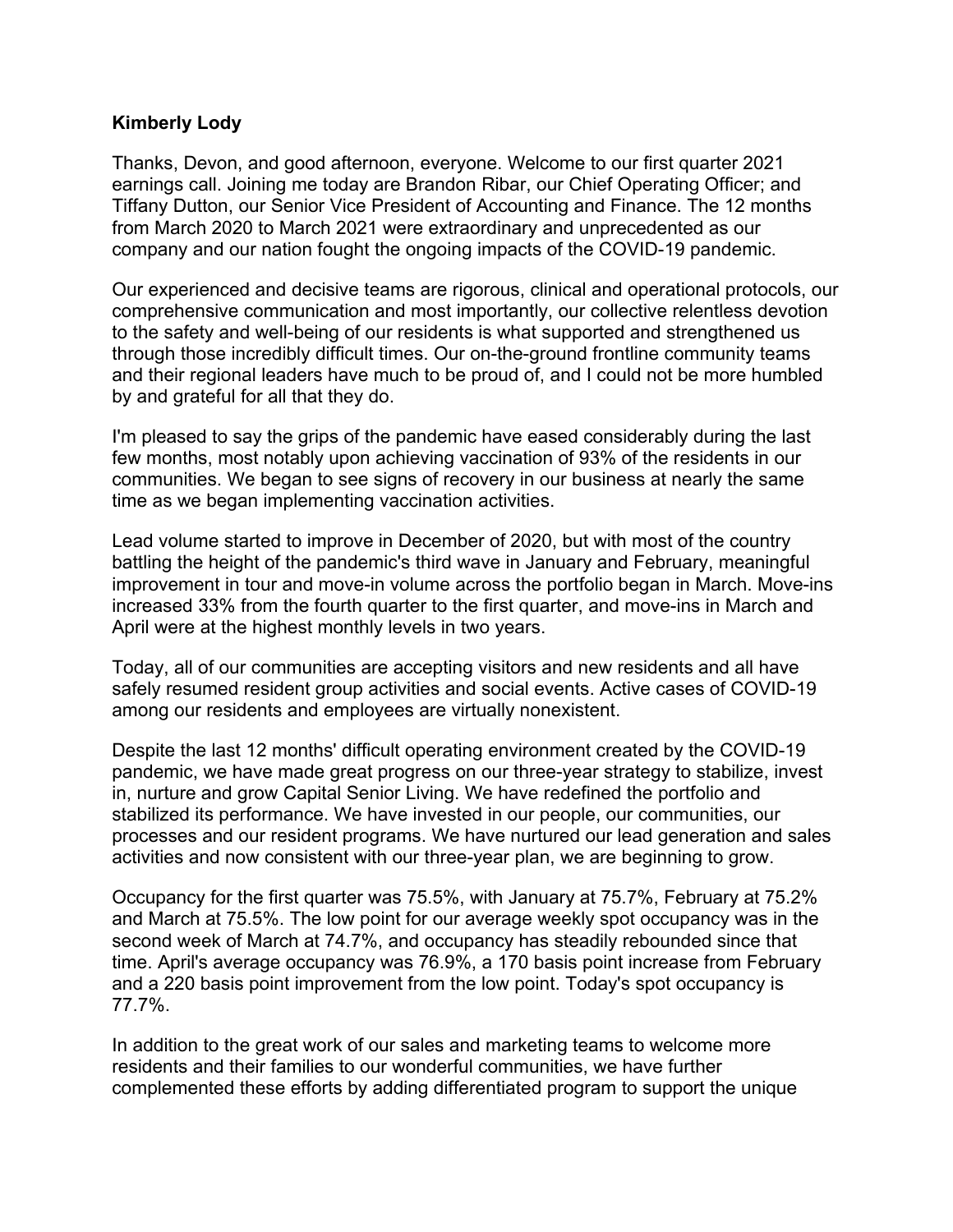needs of our residents. One such program is called Magnolia Trails, which was developed by an internal and external multidisciplinary team of dementia care experts.

We began implementation of the program in December of 2020. And by the end of May, we expect it to be operational in 35% of our communities that serve memory care residents and in all of our communities -- our memory care communities by the end of the year. Early results are promising in terms of positive occupancy and rate development. And the programming positions our communities to provide a higher level of memory care services to address the 16% projected increase in the number of individuals with Alzheimer's disease on average in our four largest states between 2020 and 2025.

Another great example is the advanced wellness programming, we are implementing across our portfolio in partnership with Aegis Therapies, which utilizes purposeful, engaging and evidence-based educational programs and wellness activities to demonstrably improve the physical, cognitive and emotional well-being of our residents. This program is also showing positive early results were implemented with 78% of residents actively participating in the new wellness offerings versus an industry average resident participation rate of 30%.

All of these post-pandemic growth levers are designed to support each of our communities' local brands through continuous improvement of our reputation scores. We know the first thing families look forward when searching for seniors housing and services, whether online or through referrals from others, is the reputation of the local community.

According to data from reputation.com the average reputation score in the seniors housing industry is 494. Before the COVID pandemic began, Capital Senior Living's collective reputation score was 519 above average, but not good enough.

In 2020, while fighting the COVID-19 pandemic, managing the daily operations of our business and completing our strategic initiatives to redefine our portfolio, our reputation score increased steadily throughout the year. And today, it is 688, a 32% increase. Our strong community reputations facilitate our being included in the consideration set for more prospective residents and their families.

We're in the third year of our three-year transformational strategy with the pandemic nearly behind us and all of the foundational hard work to stabilize the business complete. We continue to invest in our teams, our programming and our communities to drive post-pandemic growth. We have good momentum and on a sequential basis, we expect occupancy growth and NOI improvement to continue in the months ahead.

While it's still early to predict the recovery trajectory, we are confident that the steady improvement in the operating environment, lower construction starts and strong affordability factors in our markets and the accelerating demographic tailwind, demand for our services will continue to improve, which will support further occupancy and NOI development.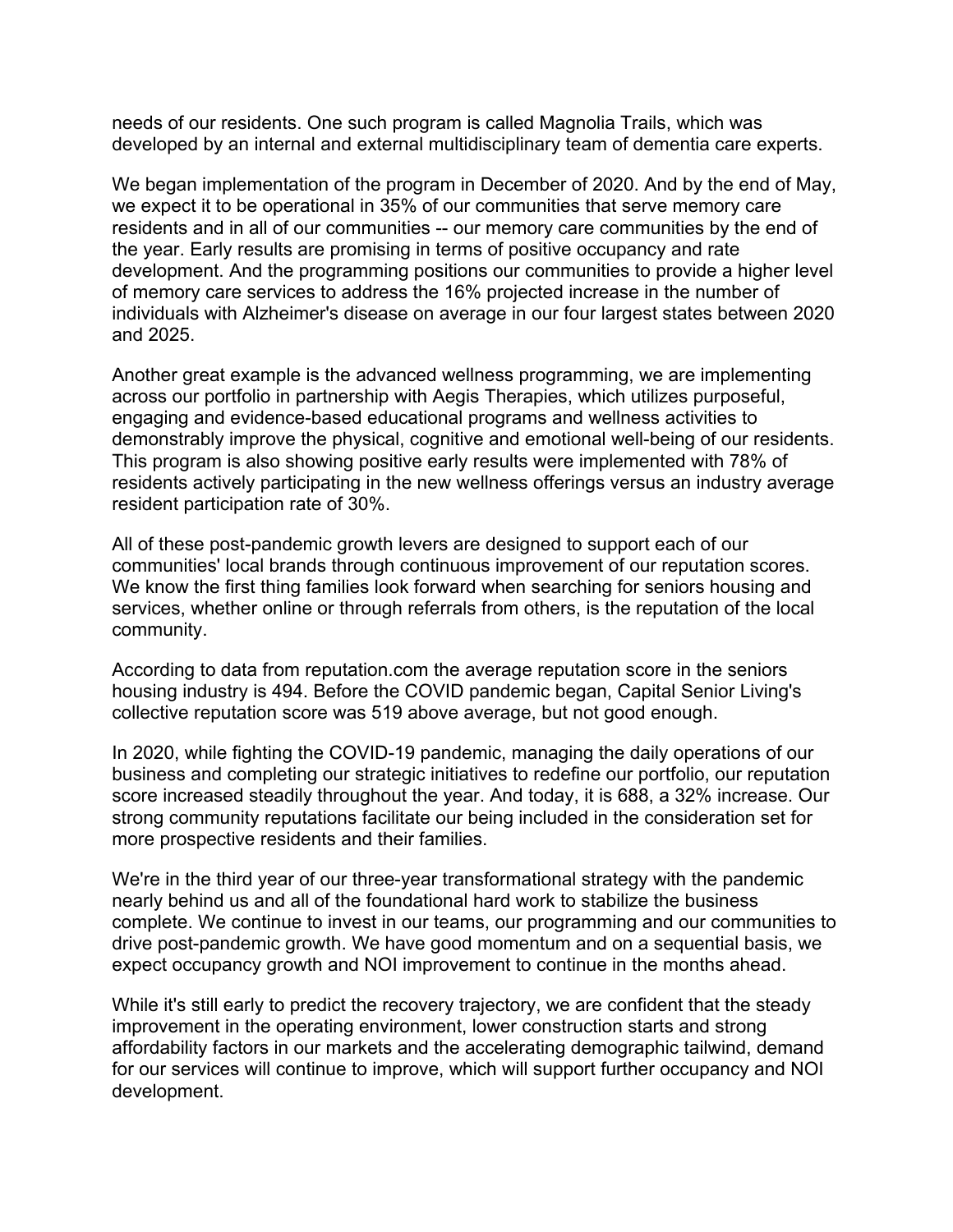I'll now turn the call over to Brandon to provide more detail on our operating performance and expectations.

## **Brandon Ribar**

Thank you, Kim, and good afternoon. The first quarter of 2021 provided many opportunities to recognize and celebrate the achievements of our communities, while in aggregate, producing the baseline for our post-COVID recovery from an operating metric perspective. Most important for the safety of our communities, more than 93% of our residents are now vaccinated, and COVID cases remain at extremely low levels, currently sitting at zero resident cases in our owned portfolio of communities.

We continue to experience increased vaccination levels across our employee base, and our employee cases are also nearly 0. We attribute these outcomes to our local leadership and frontline care and service providers and recognize their consistent, compassionate and steadfast efforts to keep our residents and fellow staff safe and healthy.

Throughout my travels in recent months, I have witnessed firsthand the renewed energy and many moments of joy and after that accompany the more open and active environment throughout all of our communities. We continue to adjust our operating model to accommodate increased in-person visits from family members and larger groups for communal dining and activities in a safe and enjoyable manner.

Turning to occupancy, we are pleased with the stability of the first quarter results, as Kim referenced. The strong growth in Q1 move-in volume was energizing and encouraging and the continuation of these results in April further displayed the ability of our local leadership to grow their business as the operating environment eases, achieving these results while maintaining rate integrity continues as a primary focus for our operations and sales teams.

For Q1, our average rate was \$3,531, a sequential decline of 1.5% from Q4 of 2020. The change in rate resulted from increased onetime move-in concessions offered in December, January and February to ensure strong volume to begin the year during the highest levels of national COVID cases than at any other point during the pandemic. Our March rate at \$3,560 increased 2% month-over-month, and March move-ins increased by 64% from February.

Our in-place rent increases take place as residents renew their leases. And in Q1, our average in-place rent increase was 2%. We expect to continue this level of increase throughout the year. As Kim referenced, with COVID-19 operating restrictions loosening and the daily impact of COVID cases at or near 0, renewed focus on resident engagement and the implementation of advanced resident programs will continue at an increased pace.

The accelerated rollout of our Magnolia Trails memory care programming and the ongoing implementation of advanced wellness programming in partnership with Aegis Therapies will positively impact each of our communities in 2021.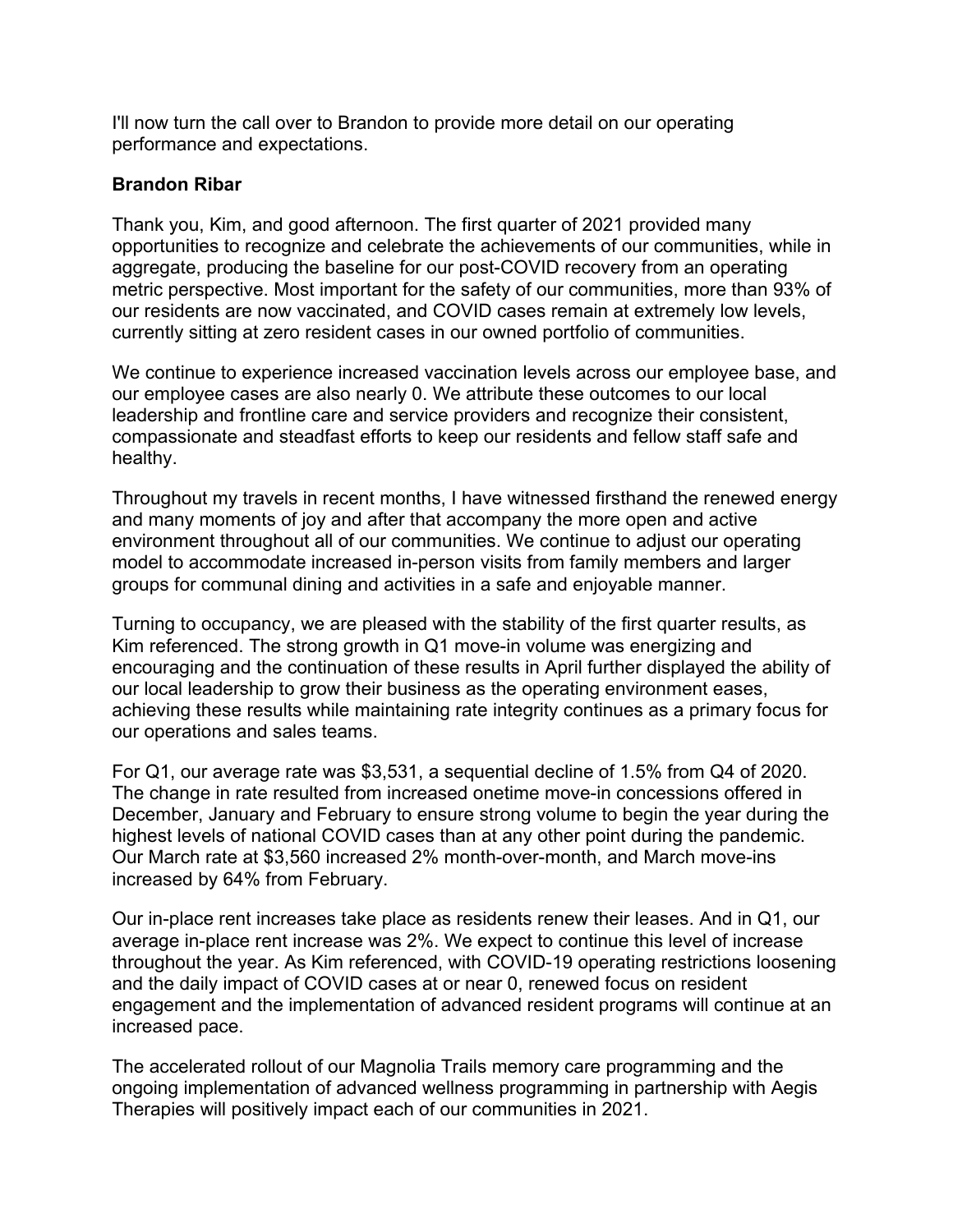The care and services provided to our residents continue to deliver a safe, healthy and enjoyable living environment, further supporting recovery on the occupancy front. March and April each saw the lowest move-out levels since May of 2020, a month in which nearly all states were requiring the public to shelter in place.

We are optimistic the continued improvement in the national landscape will further sustain the occupancy trends of the previous two months. We continue our focus in Q2 on execution of our strategic growth priorities. The expansion of our inside sales team and robust sales training and development programs have delivered improvement in tour to move-in conversion ratios in 2021, a key indicator of improved sales capabilities and lead quality.

Our tour to move-in percentage remains in the mid- to high 30s, even as lead volume has increased significantly in 2021. Results from March, April and early volume indicators in May reflect the progress on each of these efforts. On the expense front, Q1 results show continued success in holding labor costs stable while investing further in revenue-generating efforts. A sequential decline of 65% in premium staff pay and a 1.2% decrease in direct labor led to a 2.5% sequential decrease in cost of labor for the quarter. Q1 also includes approximately \$100,000 in additional onetime labor costs due to the Texas winter storm in mid-February.

Both labor and total expenses decreased on a year-over-year basis by approximately 1% in Q1, excluding management fee, insurance and real estate taxes. These costs include the impact of premium labor related to COVID, but do not include reimbursement received under the CARES Act in Q1 2021. Use of stat pay in the current operating environment is no longer a material component of our labor compensation model due to the nearly complete elimination of COVID-19 cases in our communities beginning in March and continuing thus far in Q2.

Our local operating teams continue to diligently adjust their operating model to address changes in occupancy while ensuring the safety and well-being of our residents and staff. We're closely monitoring the competitive wage environment and the evolving political landscape related to unemployment benefits as impact on service industries across the nation unfolds.

In summary, our communities have maintained a consistent expense model throughout the pandemic to ensure the safety of our residents and consistent staffing availability. As occupancy increases, variable expense increases will consist primarily of food and supply-related items, while labor remains constant. We remain optimistic the industry tailwinds on the occupancy front will continue in the months to come.

Occupancy improvement in Q2 will support the ongoing recovery from the impacts of COVID in 2020. Our goal is to continue outperforming the industry recovery trajectory through consistent outreach efforts and ensure our resident-based programming delivers an enjoyable and safe experience to attract future residents and grow occupancy in the second half of 2021.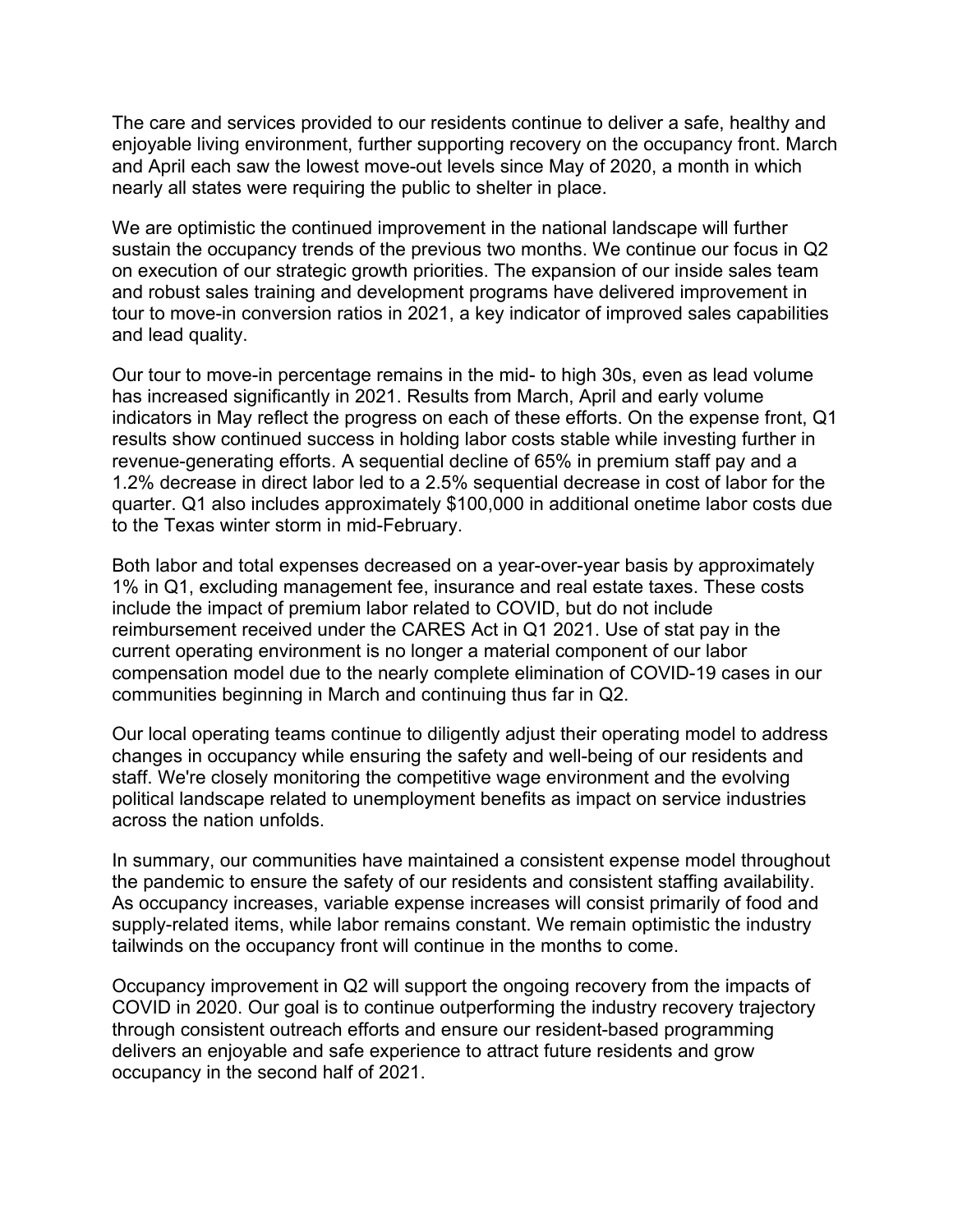I am excited and thankful that CSL has the leadership teams in the field to successfully lead the recovery. Now I'll turn the call over to Tiffany to provide a detailed review of our financials.

## **Tiffany Dutton**

Thank you, Brandon. Good afternoon, everyone. Although our first quarter 2021 results reflect the impact of the third wave of the COVID-19 pandemic on our occupancy and revenues, as we neared the end of the quarter, we began to see increases in traffic and move-ins as our country nears the end of the pandemic.

The operating environment has remained challenging, but our operations team has continued to do an excellent job in managing the cost within their control and to mitigate the impact of COVID-19 on our overall results while continuing to prioritize the health and safety of our residents and staff members.

We also benefited from the receipt of \$8.7 million in CARES Act relief funding pursuant to the provider relief funds Phase 3 general distribution in January 2021. The first quarter also reflects continued positive impacts associated with actions we completed over the course of the past two years to stabilize our business, dispose of [Technical Difficulty] improve our balance sheet position.

Our reported revenues for the first quarter were \$61.6 million compared to \$106.1 million in the first quarter of 2020. \$43.9 million of the decrease was related to the sales or conversions of 59 properties throughout 2020, partially offset by an increase in management fees and community reimbursement revenue of \$15.9 million.

Most of the revenue associated with these managed communities \$15.3 million in the first quarter of 2021 was related to the reimbursement of certain operating costs that we paid on their behalf. You'll see that there is a corresponding expense on our income statement for the same \$15.3 million.

Our management fee revenue in the first quarter was approximately \$1.2 million. The remainder of the decrease in revenues is due to lower occupancy levels and a slight decrease in rates that Brandon referenced. Operating expenses in the first quarter of 2021 were \$36.8 million, a decrease of \$38.6 million when compared to the first quarter of 2020.

As I mentioned when discussing our decline in revenue, we had 59 fewer communities for all or part of the first quarter of 2021 than we had in the first quarter of 2020. These 59 communities accounted for the majority of the decrease in expenses on a combined basis.

Turning now to the results of the continuing communities portfolio, which consists of the 60 owned communities that will comprise our go-forward portfolio once all transitions have been completed. Our continuing communities' revenues decreased \$5.4 million or 10.7% in the first quarter of 2021 compared to the first quarter of 2020.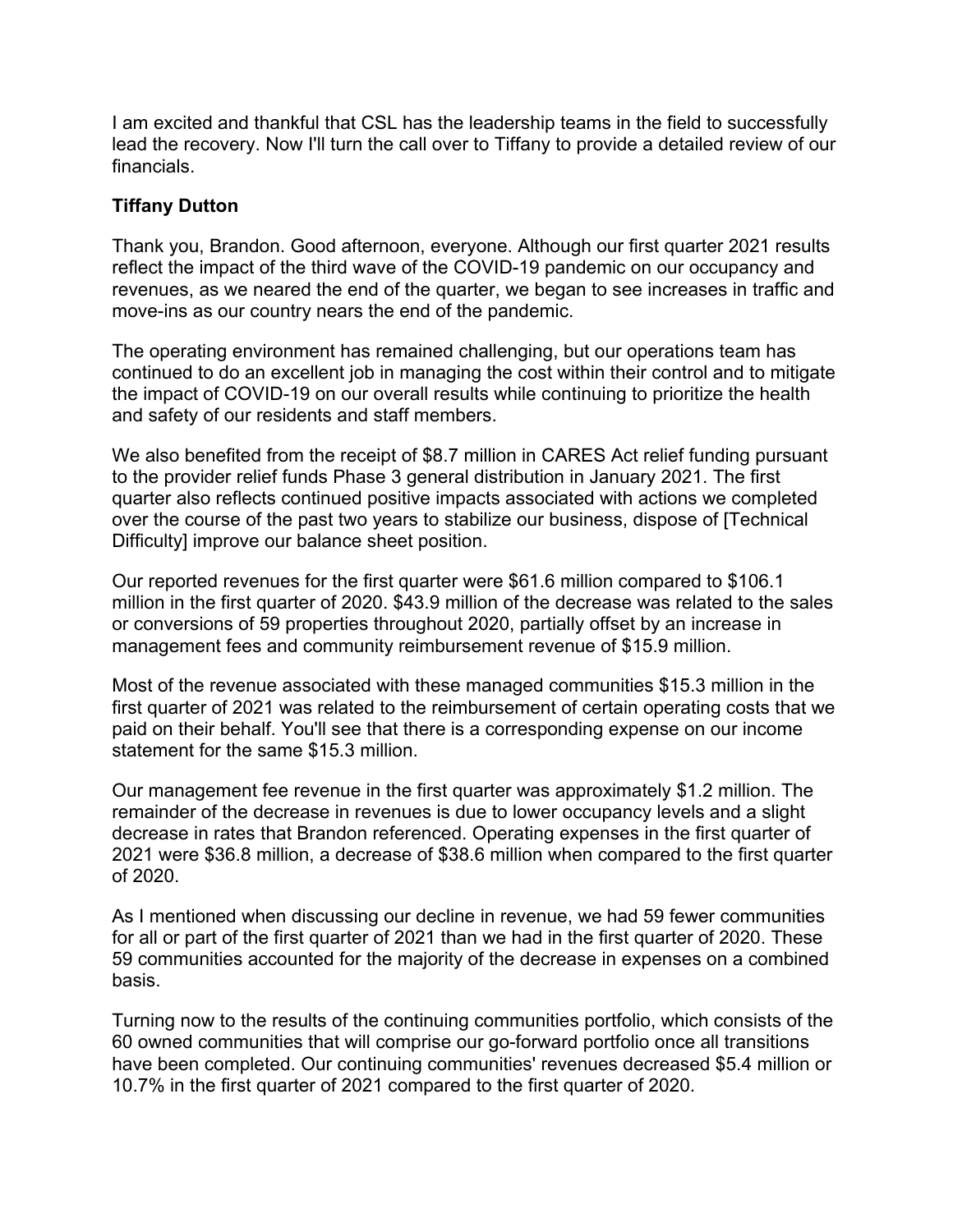Compared to the fourth quarter of last year, revenue decreased \$1.7 million or 3.6%. The third wave of the pandemic, which impacted our industry earlier this year, contributed to the 190 basis point decline occupancy compared to the fourth quarter of 2020; however, the success of our vaccination clinics and increases in move-ins that Kim referenced have led to an inflection point for our company.

Although continuing community occupancy for the quarter was 75.5%, average occupancy increased to 76.9% in April, which indicates the actions we have taken to improve our key sales metrics, including our focus on the quality of the leads, our reputation score and visibility of our communities have resulted in positive momentum as we begin to move into the post-COVID operating environment.

Continuing community expenses, which exclude COVID-related cost of \$650,000 decreased slightly in the first quarter of 2021 as compared to the fourth quarter of last year due to our operations team's focus on and success in managing costs to offset the lingering impact of the pandemic. We successfully navigated managing labor costs in a tight labor market. Our employee labor costs decreased \$600,000 sequentially or 2.5%.

The remainder of our other expense categories combined to increase \$500,000 during the quarter or 3.8%, which primarily resulted from investments in marketing and advertising initiatives to increase occupancy and an increase in utilities expenses during the quarter. Compared to the first quarter of 2020, continuing expenses decreased \$200,000 or 0.5%.

Our continuing community net operating income was \$9.1 million, and our NOI margin, which we define as revenues less operating expenses, exclusive of COVID-19 relief funding and cost with premium labor included, was 20.1%.

Our general and administrative expenses for the first quarter of 2021 were \$7.2 million compared to \$6.4 million in the first quarter of 2020. The increase of approximately \$800,000 is primarily due to increases in employee incentive and retention bonus programs and higher employee and benefits and health insurance claims, partially offset by decreases in transaction costs, which were related to the lease amendments and terminations that were executed last year.

During the first quarter of 2021, we recognized other income of \$8.7 million, which includes the receipt of \$8.7 million in relief funding from Phase 2 of the Provider Relief Fund that I discussed earlier.

Adjusted EBITDAR in the first quarter of 2021 was \$3.1 million. Adjusted EBITDAR, excluding COVID-19 expenses, was \$3.8 million. Adjusted CFFO was \$2.8 million for the first quarter of 2021. When COVID relief funds and expenses are excluded, adjusted CFFO was a negative \$5.3 million in the first quarter.

Turning now to liquidity, we noted in the release that we had \$16.8 million of unrestricted cash at March 31, 2021. As we announced during our year-end earnings call, we received approximately \$8.7 million of relief funding pursuant to the Provider Relief Funds Phase 3 general distribution in January of this year.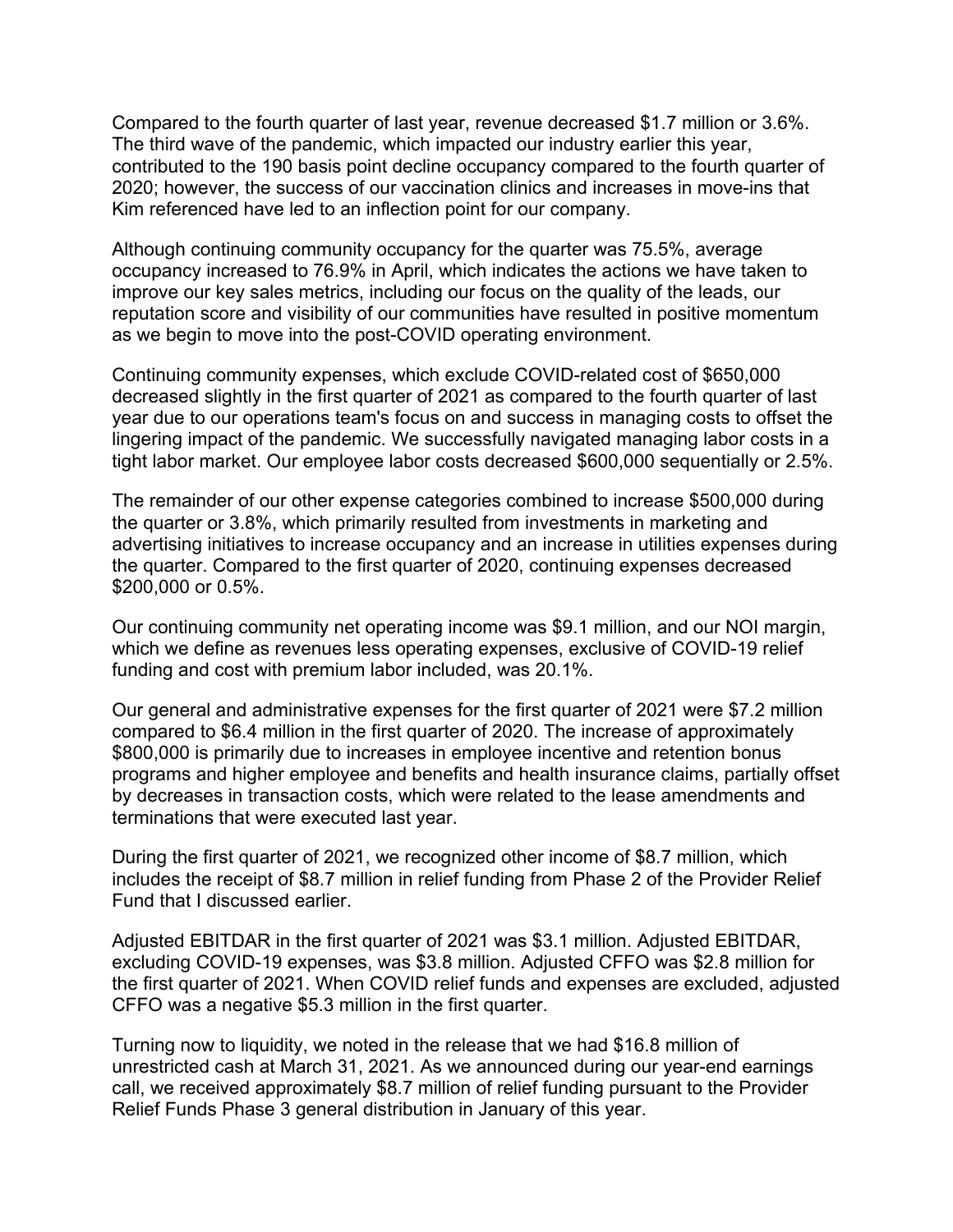The grants we received are intended to fund COVID-19 expenses and lost revenues for the first and second quarters of 2020. Although additional funding has not been yet announced, we continue to diligently monitor developments regarding additional government grants to the senior living industry. We will apply for additional funding as soon as it becomes available.

We continue to progress with the transfer of ownership of 18 underperforming properties to Fannie Mae. During the first quarter, we successfully transferred the legal ownership of three communities to Fannie Mae and recognized a \$47 million gain on the extinguishment of debt and related liabilities of those communities.

Since the end of the quarter, we have completed the transfer of ownership of three additional communities as legal ownership of the remaining properties transferred to Fannie Mae, which is expected to occur throughout 2021, we expect to recognize gains on the extinguishment of debt and related accrued interest on those properties.

At March 31, we included \$176.1 million in current notes payable and \$8 million in accrued interest on our balance sheet related to the remaining 15 properties. Also, we are in active discussions with two of our lenders regarding the extension of refinancing of our two bridge loans, totaling \$72.5 million that are currently scheduled to mature in December 2021.

We are in the third and final year of our transformational strategy. As we look toward the remainder of 2021, we are beginning to realize the results of the significant improvements we have made to our financial foundation and operating platform during the last two years.

Our continued investments in sales and marketing as well as our new wellness programming and Magnolia Trails have positioned us to move into the final phase of our transformational plan growth. Although we are still early in the recovery, we are pleased with the improvements in occupancy that we have seen since the second half of March and are optimistic about our results in the months ahead.

That concludes our prepared remarks. I will now ask our operator, Devon, to open the line for questions.

## **Question-and-Answer Session**

## **Operator**

At this time, we will be conducting a question-and-answer session. [Operator Instructions] Our first question comes from the line of Steven Valiquette with Barclays. Please proceed with your question.

#### **Steven Valiquette**

Just have a few questions on Slide 9 in the slide deck. First, I think in the prepared comments, you talked about NOI trending upward from here. I wasn't sure if that was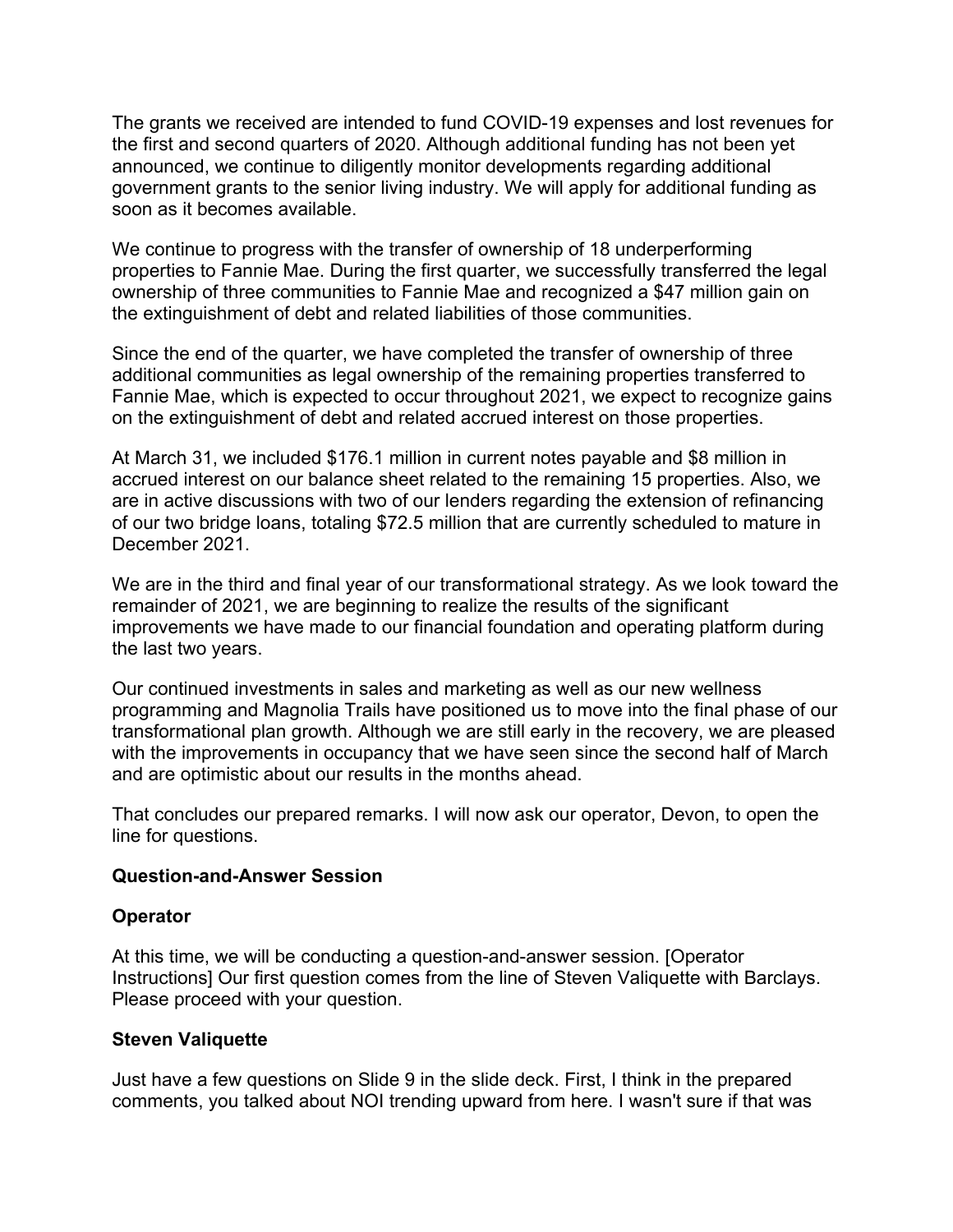both NOI dollars and NOI margin. If we look at the, call it, roughly 20% in the first quarter of '21, but do you expect the margin and the dollars to both improve sequentially from here? And then I have a couple of follow-up questions on the same topic depending on the answer.

# **Kimberly Lody**

Yes. So I'll start and then Brandon can jump in. So one of the key items here, Steve, is really around the occupancy growth because it will provide incremental operating leverage to the business. I think we've mentioned before, as we went through the pandemic last year, we really maintained our labor model in our communities to ensure that we would have enough staffing. And so as you think about occupancy improvement, we feel like we have the labor in place to absorb that occupancy improvement.

And about each point of occupancy is about \$225,000 per month in incremental revenue. And given the operating leverage, we believe that the flow-through should be around 60%. And so on an annualized basis, we would expect that every 100 basis points would be about \$2.7 million in incremental revenue and about \$1.6 million in incremental NOI dollars.

# **Steven Valiquette**

Okay. Great. That's helpful. Also on Page 9 in the upper right-hand corner, the average rent -- you guys talked about some of the rent concessions in the first couple of months of the year. It sounded like March was trending better where it was up a little bit yearover-year. As we think about rent or even RevPOR for the rest of calendar '21, should we assume that, that could be growing year-over-year as we look at the numbers specifically versus a year ago in the upper right part of Slide 9?

# **Brandon Ribar**

Yes. Steven, I think it's going to -- it will be a bit market dependent. But because we do have in-place rate increases that are throughout the year on the anniversary date for the resident. We will see the continued increase on that front at approximately a 2% rate. And then as the concessions have begun to decline and the need for them have as well, our expectation is that we'll be able to recover the rate as we look at it versus 2020.

# **Steven Valiquette**

Okay. Great. Then final question. I might have missed some comments on this. So once we go below NOI, the G&A expense of around \$7.2 million for the quarter, I know you talked about some increased marketing expenses, sales efforts, et cetera. But how should we think about the run rate of G&A expense on a quarterly basis going forward? Is that \$7 million still a good run rate? Or could that trend perhaps lower or higher for other reasons?

# **Kimberly Lody**